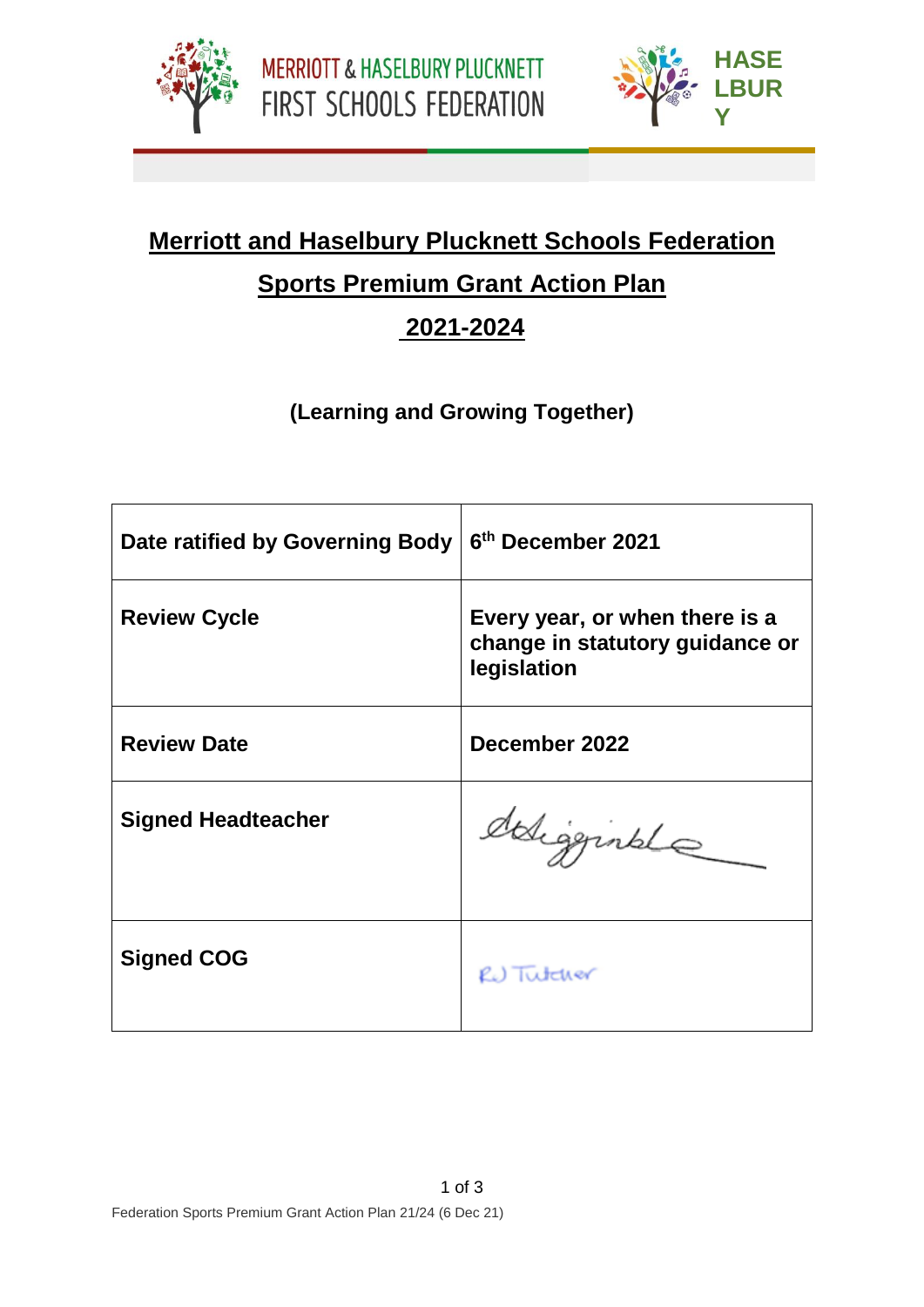





| What we're<br>aiming for                                                                                                                                     | What we're going<br>to do                                                                                                                                                                                                                                                                                                              | Who is<br>leading    | <b>Start and</b><br>finish                        | <b>Money and</b><br>resources                                                                 | A: What we'll see<br>when we've done                                                                                                                                                                                                                                                            |  |
|--------------------------------------------------------------------------------------------------------------------------------------------------------------|----------------------------------------------------------------------------------------------------------------------------------------------------------------------------------------------------------------------------------------------------------------------------------------------------------------------------------------|----------------------|---------------------------------------------------|-----------------------------------------------------------------------------------------------|-------------------------------------------------------------------------------------------------------------------------------------------------------------------------------------------------------------------------------------------------------------------------------------------------|--|
|                                                                                                                                                              |                                                                                                                                                                                                                                                                                                                                        | this?                | time                                              |                                                                                               | it. B: What we'll<br>do to help us                                                                                                                                                                                                                                                              |  |
|                                                                                                                                                              |                                                                                                                                                                                                                                                                                                                                        |                      |                                                   |                                                                                               | know. C: Who<br>will evaluate?                                                                                                                                                                                                                                                                  |  |
| All children<br>have an<br>opportunity to<br>explore a<br>different sport<br>beyond our PE<br>curriculum<br>each year.                                       | Sports after<br>$\Box$<br>school clubs<br>Additional<br>$\overline{\phantom{a}}$<br>sporting 'special<br>events'<br>Participate in<br>$\Box$<br>sporting<br>tournaments.                                                                                                                                                               | P.E. lead            | Apr 22 -<br><b>Jul 24</b>                         | Allocated<br>funds<br>within<br>Sports<br>Premium to<br>be<br>determined<br>each year.        | All children<br>$\Box$<br>participating in<br>an additional<br>sporting<br>opportunity<br>each year.<br>Keep records<br>$\Box$<br>of club and<br>tournament<br>$lists - along$<br>with class or<br>whole school<br>events.<br>SLT, PE Lead<br>and<br>Governors.                                 |  |
| Offer a range<br>of sports clubs<br>across the<br>academic year<br>so that more<br>children can<br>participate in a<br>programme of<br>additional<br>sports. | Fund a sports<br>$\Box$<br>club opportunity<br>(1 at Merriott<br>and 2 at<br>Haselbury-<br>taking into<br>account the<br>numbers of<br>sporting<br>activities<br>available in the<br>Merriott<br>community as<br>opposed to the<br>Haselbury<br>community)<br>Prioritise places<br>$\blacksquare$<br>for<br>disadvantaged<br>children. | P.E. Lead<br>and SLT | Sep 21 for<br>HP and<br>Apr 22 for<br>M to Jul 24 | Allocated<br>funds<br>within<br><b>Sports</b><br>Premium to<br>be<br>determined<br>each year. | 50% or more<br>$\overline{\phantom{a}}$<br>of each school<br>have engaged<br>in a sporting<br>club with a<br>good balance<br>of boys and<br>girls.<br>Keep records<br>$\blacksquare$<br>of after school<br>club<br>attendance.<br>SLT, PE Lead<br>$\overline{\phantom{a}}$<br>and<br>Governors. |  |
| To build more<br>capacity in<br>staff subject<br>knowledge by<br>having<br>teachers lead                                                                     | To recruit a<br>$\blacksquare$<br>Sports<br>apprentice.<br>To reduce and<br>$\overline{\phantom{a}}$<br>stop the use of                                                                                                                                                                                                                | PE Lead<br>and SLT   | Sep 22 $-$<br><b>Jul 24</b>                       | Allocated<br>funding for<br>coaches<br>being<br>moved to<br>an                                | Teachers will<br>$\overline{a}$<br>be delivering<br>their games<br>sessions. A<br>sports                                                                                                                                                                                                        |  |